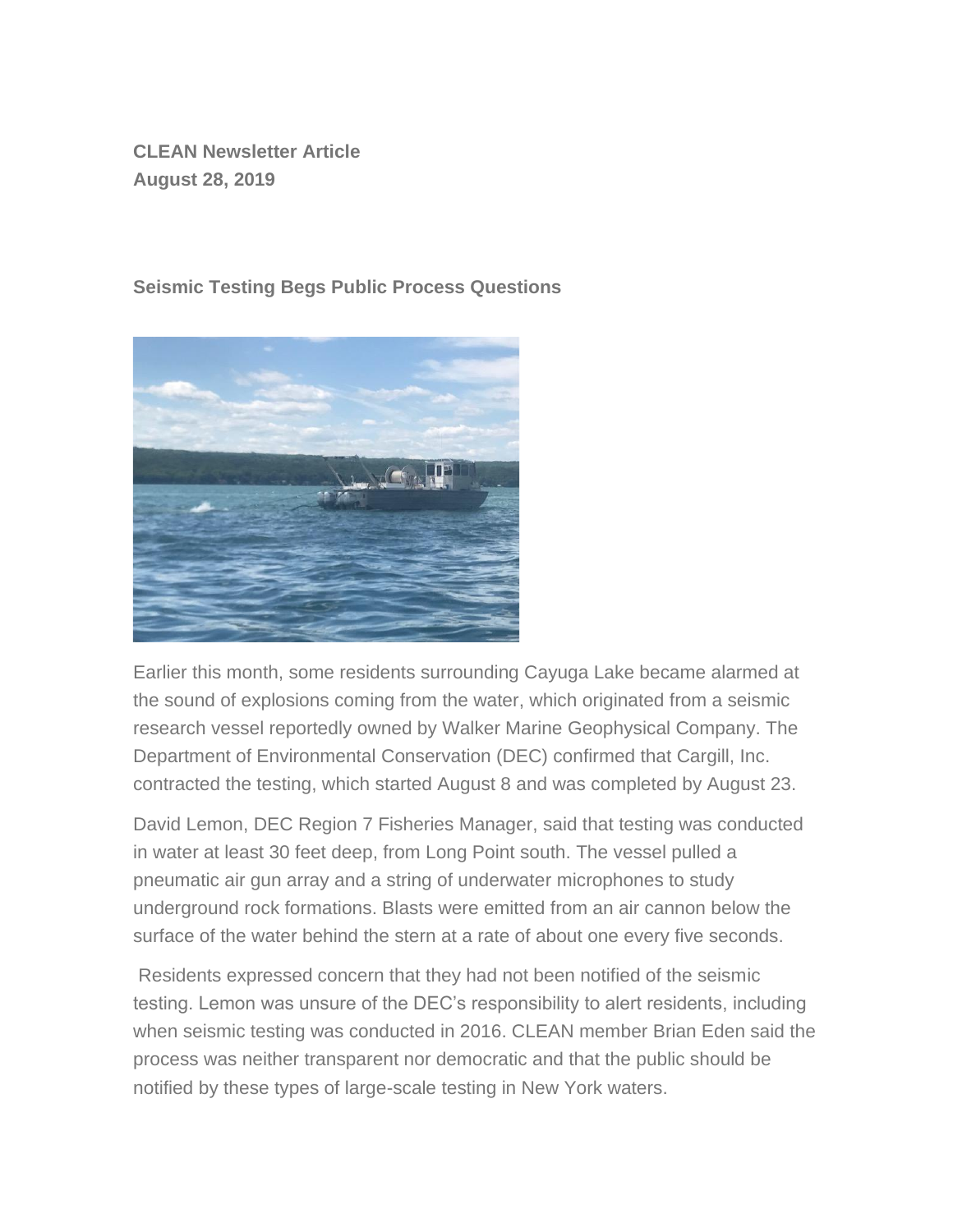Hilary Lambert of the Cayuga Watershed Network learned from the DEC that no permit is required for the seismic testing. Lambert is concerned about the effect of the testing on endangered lake sturgeon living in Cayuga's waters. Lake sturgeon can take 14 years to reach sexual maturity; males have a lifespan of at least 50 years and females can live more than 80 years. Little is known about the effect of seismic testing on their growth, behavior, and populations.

There has been growing interest in the geology of the lake due to risks associated with the salt mine that lies below the lake. Two thousand feet below the lake's surface, Cargill, Inc. has mined out salt beneath eight miles of Cayuga Lake's 32 mile length. Despite the fact that salt under Cayuga Lake is a publicly-owned resource and that Cargill consultants have expressed concerns about geological anomalies in the rock between Taughannock Park and Cayuga Power, Cargill has been unwilling to release their 2016 seismic study for review by third-party experts. Consequently, the public and possibly the DEC have little idea as the level of risk related to mining northwards under Cayuga Lake. In any case, if the existing mined voids under the lake were to flood—either by accident or on purpose--saturated brine seven times the salinity of seawater might then vent into the lake for hundreds of years.

CLEAN is advocating for public access to the data from this survey and other studies conducted by Cargill and for an end to salt mining under and near Cayuga Lake.

On August 20th a group of local residents gathered in kayaks, a pontoon boat, and a sailboat in the lake in front of Cargill with signs of protest in response to the seismic research vessel. Residents expressed concerns that seismic testing could harm aquatic life and said the expansion of the mine increases the risk to the health of the lake. Cayuga Lake has already experienced a significant increase in salinity due to salt mining and some experts believe that catastrophic damage to the drinking water for surrounding municipalities would occur if the mine collapsed.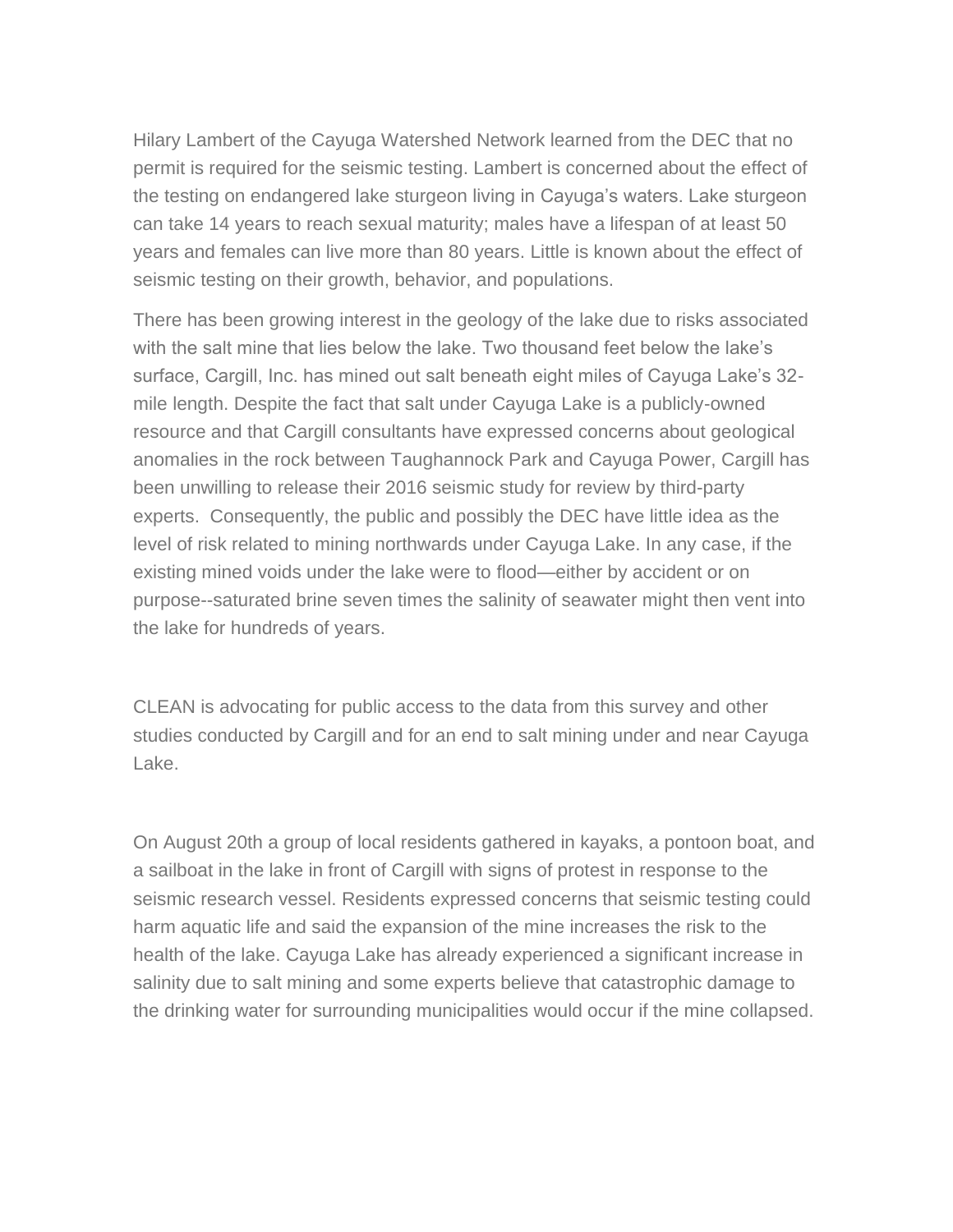

Increasing salinization is already a concern in Cayuga Lake. It is increasing pH levels now at about 8.5 and formerly below 7. Recent studies have demonstrated that salt water induces cyanobacteria to produce more toxins, possibly encouraging some of the recent harmful algal blooms.

Concerned residents should ask their representatives for a transparent public process with all future testing and urge them to protect the lake as a source of drinking water by halting both mining under the lake and mining under land that remains connected to the mine under the lake.

Please call or write:

- Basil Saggos, Commissioner, New York State Department of Environmental Conservation, 625 Broadway, Albany, NY 12233 tel: 518-402-8545
- Assemblyman Steve Englebright, Chair of Assembly Environmental Conservation Committee, 149 Main Street East Setauket, NY 11733 tel: 631-751-3094. Albany Office. LOB 621. Albany, NY 12248 tel: 518-455- 4804. E-mail: EngleS@nyassembly.gov
- State Senator Pamela Helming, Legislative Office Building, Room 946, Albany, NY 12247 Phone: 518-455-2366 Pamela Helming [<ABero@nysenate.gov>](mailto:ABero@nysenate.gov)
- Shawn Wilczynski, Plant Manger, Cargill Deicing Technology, 191 Portland Point Rd, Lansing, NY 14882 tel: [607-533-4221;](https://hangouts.google.com/?action=chat&pn=%2B16075334221&hl=en&authuser=0) email: [Shawn\\_Wilczynski@cargill.com](mailto:Shawn_Wilczynski@cargill.com)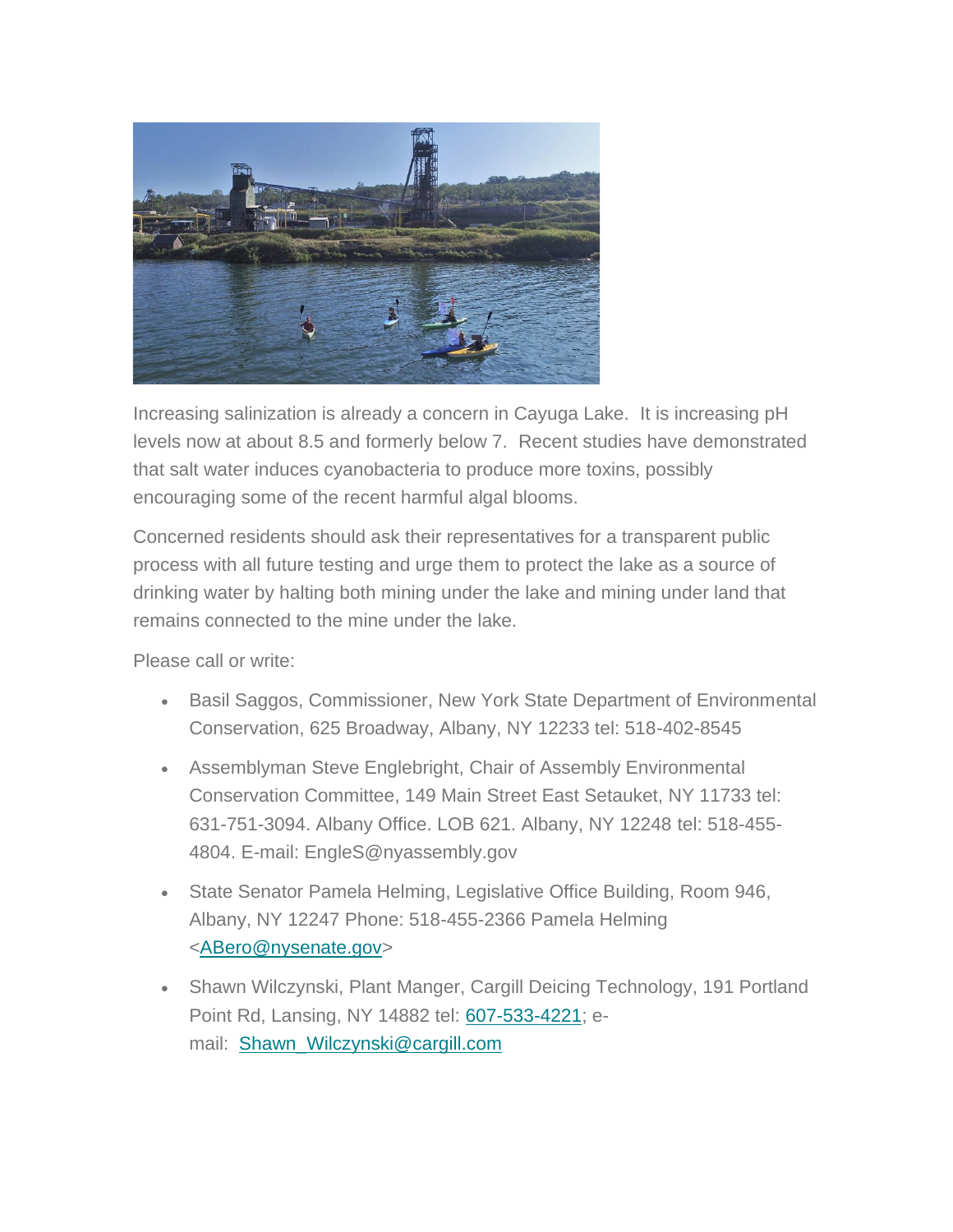## **Subsidence Study Update:**

We now have a link on our website to sign up for our subsidence study. If you or anyone you know lives near the salt mine, please consider signing up to participate in our subsidence study. Please follow this link to sign up:

<https://cleancayugalake.org/cargill-salt/>

#### **Well Study Update:**

We have begun our well study for 6 residential wells surrounding Cargill's Shaft 4. Three of the wells are downgradient and three are upgradient of the shaft. We are hoping to have a month of baseline readings before Cargill begins reaming the shaft in September and will keep our listserve updated to any aquifer contamination that may occur due to Cargill's activities.

## **Coal Ash Landfill Petition Update:**

We now have a link on our website to sign the petition asking the DEC to require Cayuga Power to clean up the Coal Ash Landfill that has been contaminating groundwater since 1977. Please follow this link to sign the petition:

#### <https://cleancayugalake.org/coal-ash-landfill/>

#### **Lake Water Quality Update:**

We are continuing our pilot project to collect baseline water quality data with our Manta +35 in two locations on Cayuga Lake. We have begun graphing the data and hope to make the data available to the public in the fall. As we prepare to expand this research project next summer, we are looking for lakeside property owners who may be willing to invest in/sponsor research equipment to be kept at